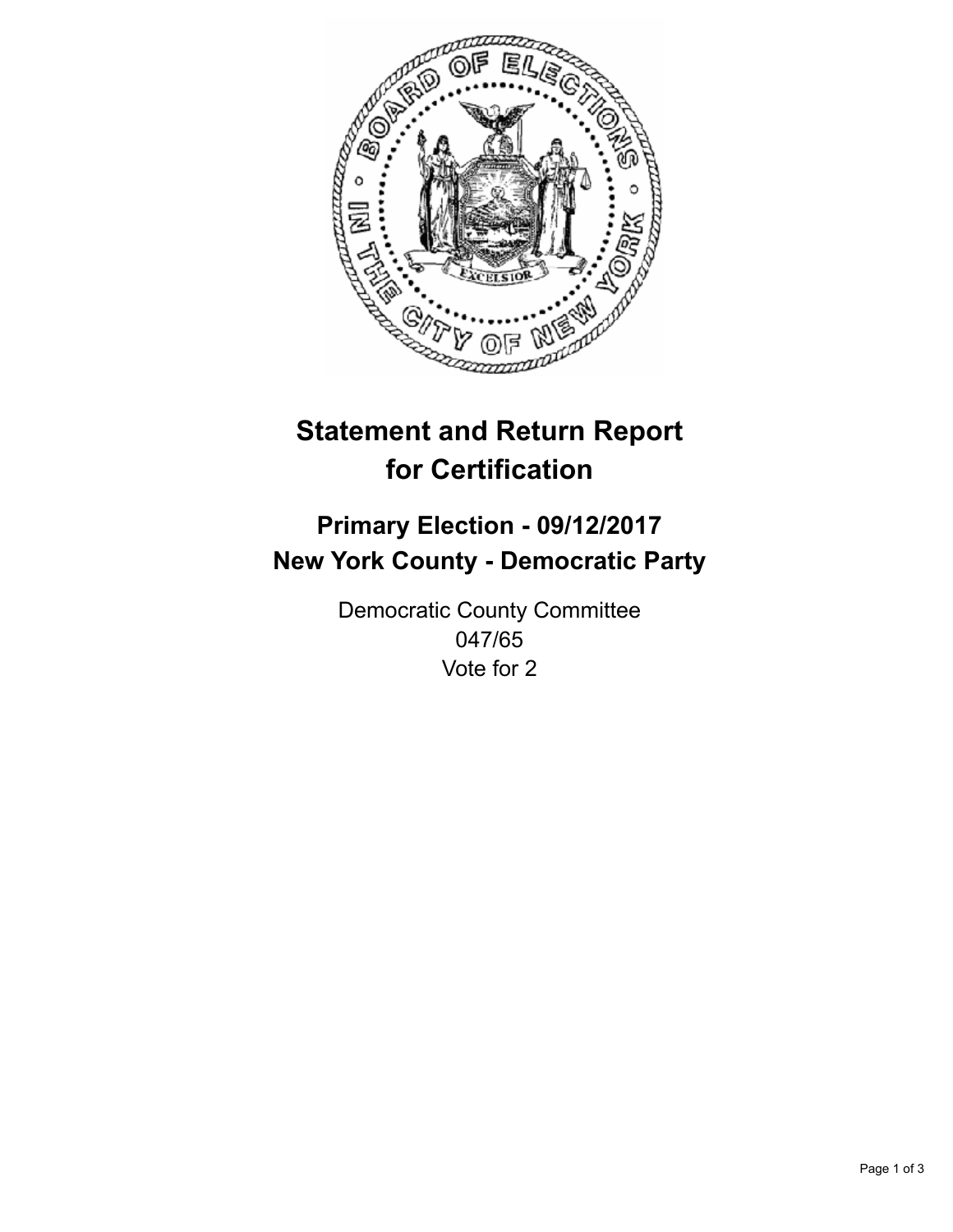

## **Assembly District 65**

| <b>PUBLIC COUNTER</b>                                    | 208 |
|----------------------------------------------------------|-----|
| MANUALLY COUNTED EMERGENCY                               | 0   |
| ABSENTEE / MILITARY                                      | 3   |
| <b>AFFIDAVIT</b>                                         | 0   |
| <b>Total Ballots</b>                                     | 211 |
| Less - Inapplicable Federal/Special Presidential Ballots | 0   |
| <b>Total Applicable Ballots</b>                          | 211 |
| <b>MICHELLE STERN</b>                                    | 101 |
| PETER HERB                                               | 83  |
| <b>GARY ALTMAN</b>                                       | 89  |
| <b>JUDY R. RAPFOGEL</b>                                  | 81  |
| MARK LYNCH (WRITE-IN)                                    | 1   |
| <b>Total Votes</b>                                       | 355 |
| Unrecorded                                               | 67  |